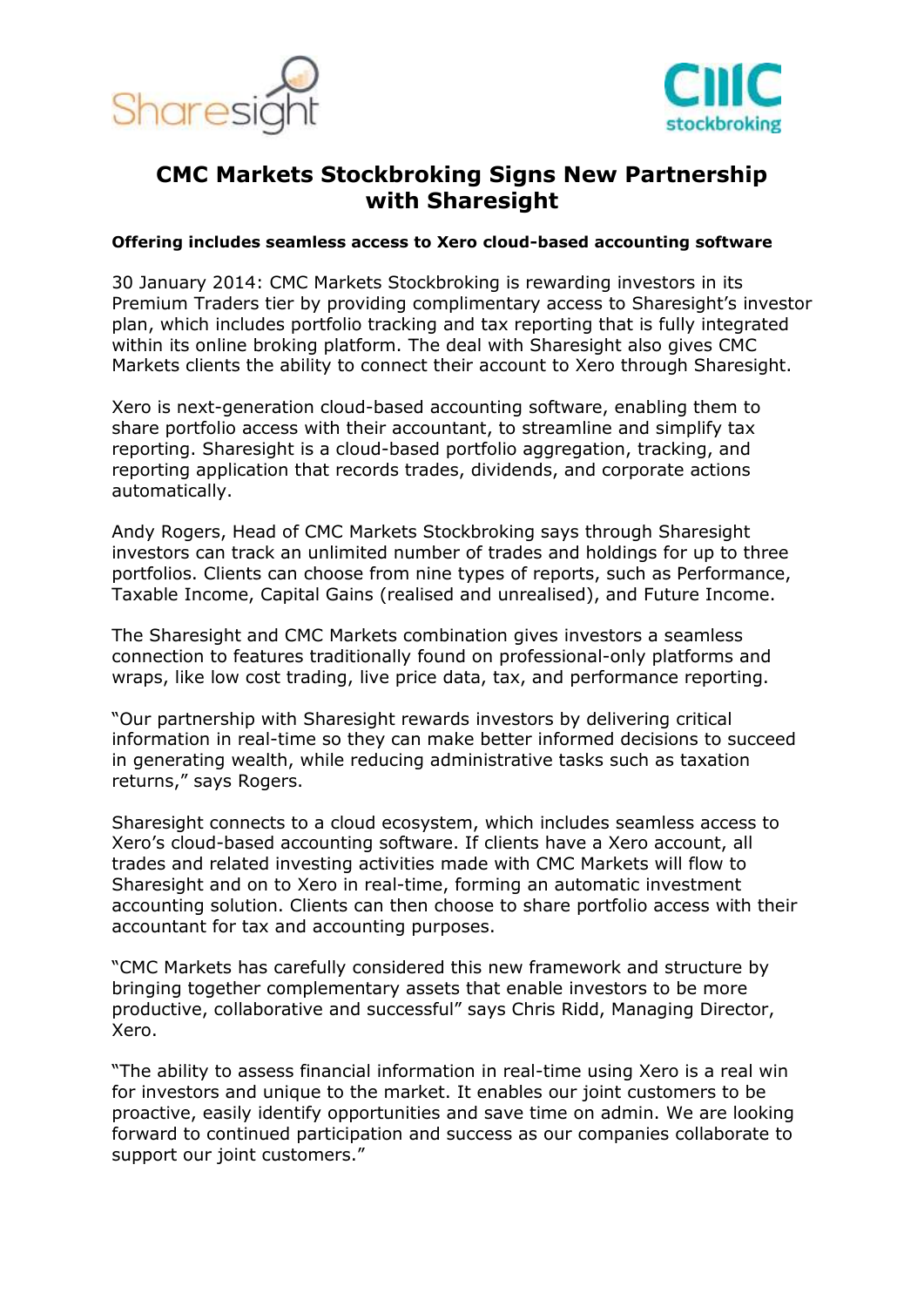Rogers adds, "Our research suggests that frequent traders are demanding more than the standard year-end tax statement from their broker. They want an advanced tax reporting system that is updated in real-time and has the flexibility to import their trade history whilst within their trading platform".

"Where previously this had not been possible, the Sharesight portfolio tool now offers investors the flexibility and ease-of-use to import trade history from another broker within minutes, totally removing the barriers to switching for investors seeking out better value brokerage and access to the tools and technology that they need to succeed in generating wealth through trading," added Rogers.

*Fig 1: Sharesight portfolio tracking and reporting application provides investors with institutional-level features in real-time.* 



Doug Morris, General Manager of Sharesight says self-directed investors have long sought choice when it comes to investing, but have been hamstrung by lack of access and antiquated technology.

"Investors today expect real-time access to critical information such as true performance figures, taxable income, or capital gains positions. Given the importance that investing plays in people's lives, the technology available should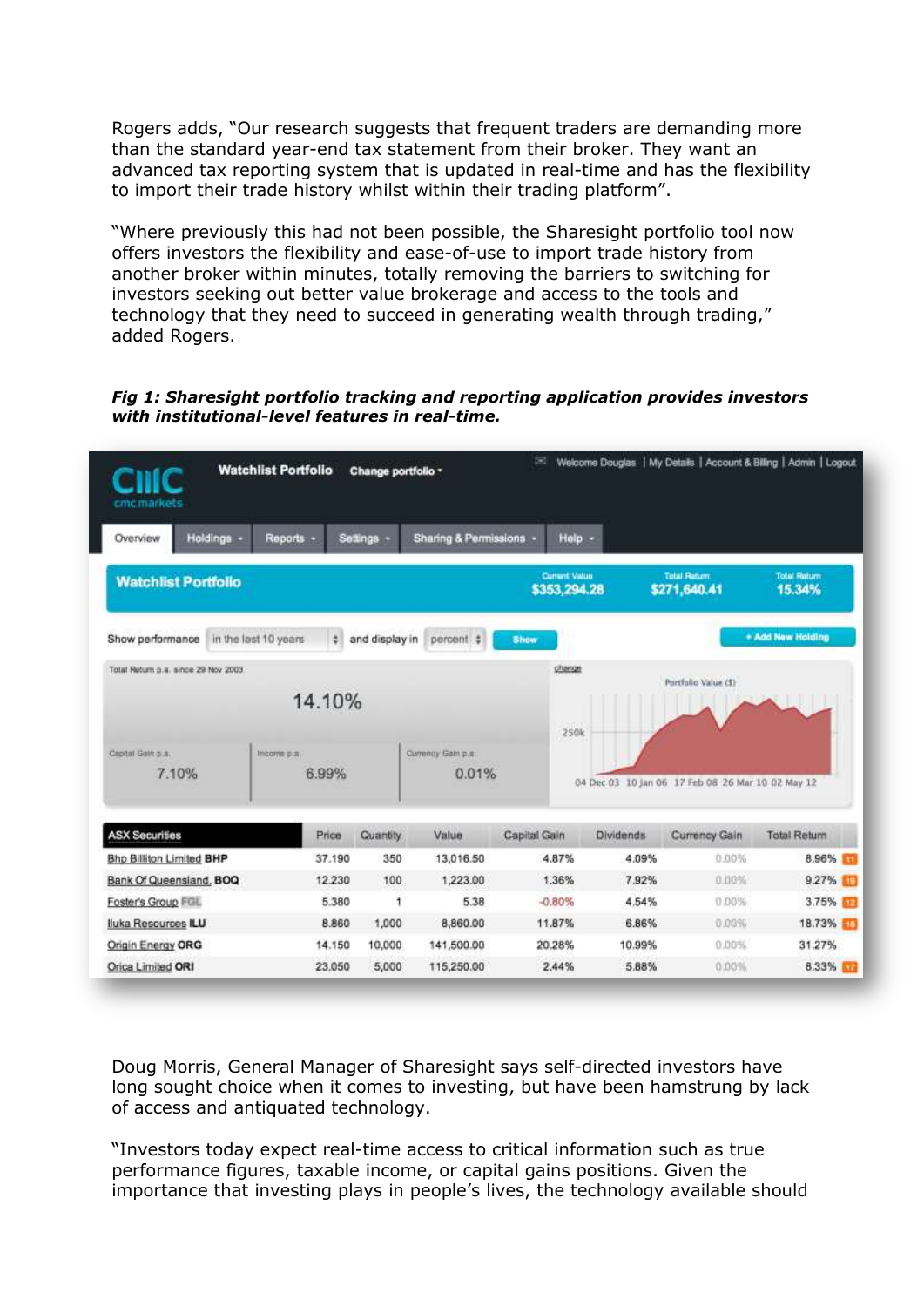be just as good as what we've come to expect from online shopping or social media and that's what Sharesight provides," adds Morris.

In addition to recording all trades from CMC Markets automatically, Sharesight allows clients to add investments held in other brokerage accounts and other investment entities. Sharesight has a rich database of price history and corporate actions from exchanges around the world, allowing clients to aggregate all their investments in one, centralised, cloud application.

"Alongside superior value and outstanding service, our hallmark is providing investors with access to the most sophisticated technology currently available through our online broking platform. Sharesight is another example of this strategy coming to fruition," says Rogers.

Sharesight plans a raft of new features for 2014, all of which will be available to CMC Markets clients.

#### Ends.

## **About CMC Markets Stockbroking**

- The CMC Markets Group, a leading independent financial services provider, offers a range of investment products and investment tools including shares, options, listed managed investments, warrants, interest rate securities and Contracts for Difference (CFDs).
- 2007 CMC Markets launched its broking service, CMC Markets Stockbroking, which is now one of the few remaining non-bank aligned, online stockbrokers in Australia.
- CMC Markets Stockbroking is a participant of the ASX Group and is regulated by ASIC in Australia.

For more information about CMC Markets, please call 1300 726 093 or visit [www.cmcmarkets.com.au](http://www.cmcmarkets.com.au/)

## **About** *Sharesight*

- Sharesight is a Wellington, NZ-based firm with offices in Sydney, providing a cutting edge, cloud-based portfolio engine for self-directed investors, accountants, and financial advisers.
- Sharesight is an independent investment utility offering free and paid subscription plans in addition to referral and enterprise arrangements via its API.

For more information: [www.sharesight.com.au](http://www.sharesight.com.au/) Twitter: @Sharesight

## **Media enquiries:**

For more information or for an interview with Doug Morris, General Manager of Sharesight, please contact him directly:

Mobile: +61 (0) 439 000 854 Skype: douglasjmorris7 Email: doug.morris@sharesight.com